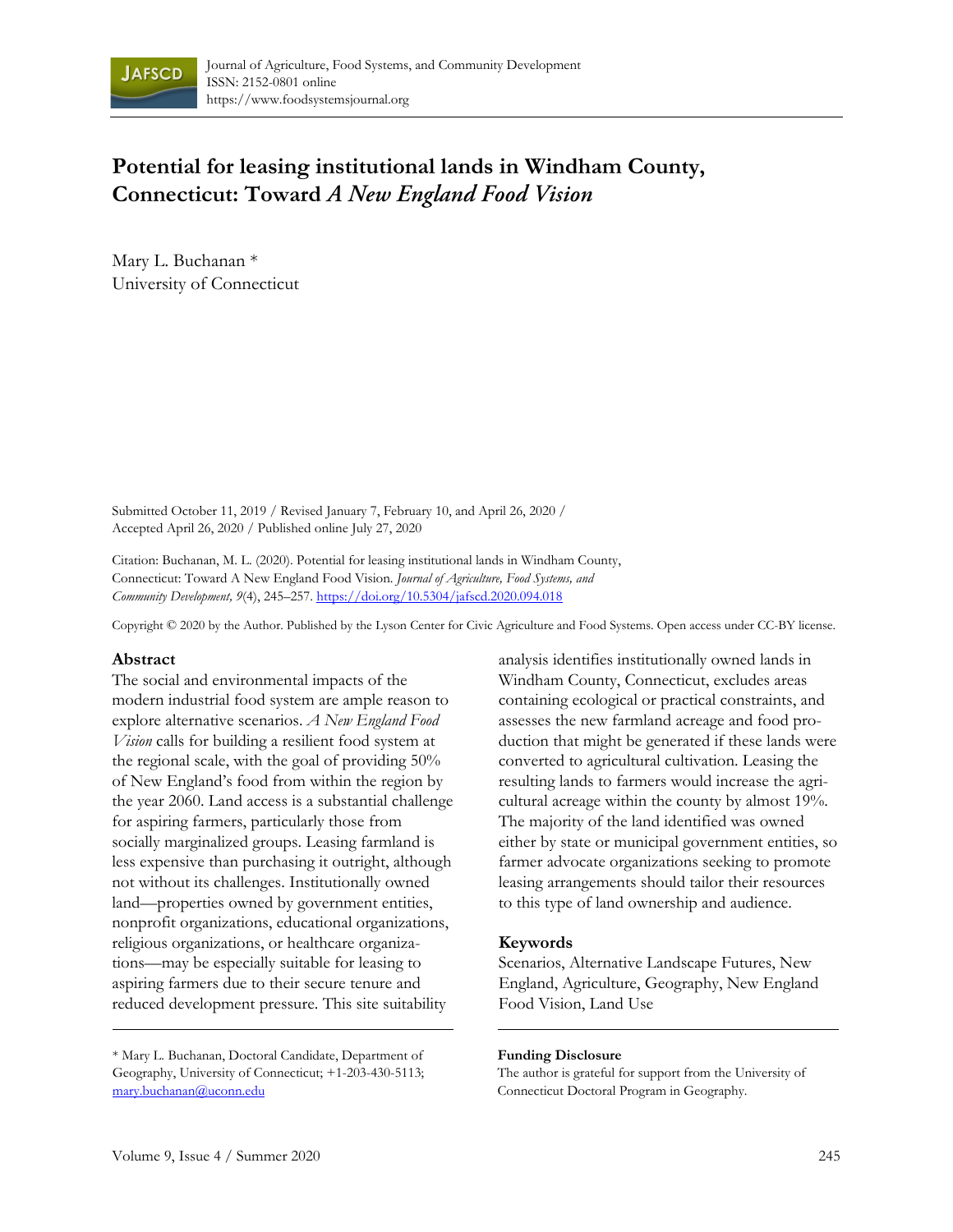# **Introduction**

# *The Industrial Food System and the Growing Response*

Agriculture in the United States has largely become an industrial endeavor, as crops and livestock are produced at massive scales and large corporations control many of the links along the chain of production. The byproducts of this system include environmental degradation, public health crises, dangerous labor conditions, increased emissions of greenhouse gases, land loss among small farmers, and countless other social justice and sustainability concerns, many of which intersect each other. For example, the widespread use of pesticides and chemical fertilizers contributes to air and water pollution while simultaneously affecting farmworker health (Horrigan, Lawrence, & Walker, 2002), and large-scale livestock production requires vast monocultures of grain for feed and results in the use of antibiotics that may ultimately contribute to antibiotic resistance in humans (Horrigan et al., 2002). Consolidation of food production onto large mechanized farms can drive smaller producers out of business and negatively affect rural communities (Horrigan et al., 2002; Redlin & Redlin, 2003). The social costs of this system are borne disproportionately by already marginalized peoples, evidenced by the loss of Black-owned farms due to discriminatory lending and government assistance programs (Green, Green, & Kleiner, 2011), meager wages for immigrant farmworkers who produce the nation's food even as they themselves go hungry (Brown & Getz, 2011), and a lack of access to fresh produce and retailers of nutritious food in poorer urban areas (McClintock, 2011). There are many, many reasons for concern.

 In response to the substantial detriments of an increasingly globalized industrial-scale agricultural system, many scholars and activists have called for a shift to more localized food systems. A single satisfactory definition of "local" may not be possible, or even desirable. There is no agreed-upon distance or characteristic, although often the presence of direct-to-consumer marketing channels like farmers markets and farm stands is a signifier (Low et al., 2015). Feagan (2007) points out that the oft-cited "binary between the local and the

global" (p. 34) is overly simplistic and contends that conceptions of local must necessarily change depending on a case's particular circumstances. Schnell (2013) likewise argues that the local food movement consists of many overlapping and placebased projects that cannot be adequately confined within a single definition of local. Within the field of geography, scale is often recognized as a socially constructed concept rather than an *a priori* truth or geographic distance (Born & Purcell, 2006; Neumann, 2009; Zimmerer & Bassett, 2003).

 Further muddying the waters are the qualitative values often automatically associated with local food systems. Feagan calls attention to how frequently notions of "embeddedness" are mentioned within local food systems literature, highlighting the social and cultural relationships surrounding food transactions at a community scale (Feagan, 2007). Many advocates for local food systems, it seems, are not only hoping for a shorter chain from producer to consumer; many are invested in building values like trust, tradition, and a renewed sense of place (Feagan, 2007)—all worthy goals but harder to quantify, standardize, and implement.

 Born and Purcell (2006) caution against falling into the "local trap" by assuming that locally scaled agriculture will inherently be free of social injustice and unsustainable practices, arguing that these qualities are not inherently guaranteed at any particular scale. In their eyes, re-localization efforts must consciously incorporate social justice and sustainability dimensions into their new alternative food systems or else risk perpetuating the same problems at a different scale (Born & Purcell, 2006). Agyeman (2013) likewise reminds us that "diversity and deeply unequal power relations exist within any given locality" (p. 64) and that attention must always be paid to who is empowered or disempowered by localization. By centering the achievement of justice and sustainability as the goal of alternative food movements, rather than the local scale itself, the local trap can be avoided. However, definitions of "justice" and "sustainability" are likewise subject to dispute and vary depending on one's values and what sort of future one hopes to see (Hassanein, 2003; Miller et al., 2014).

The problem is multifaceted, pervasive, and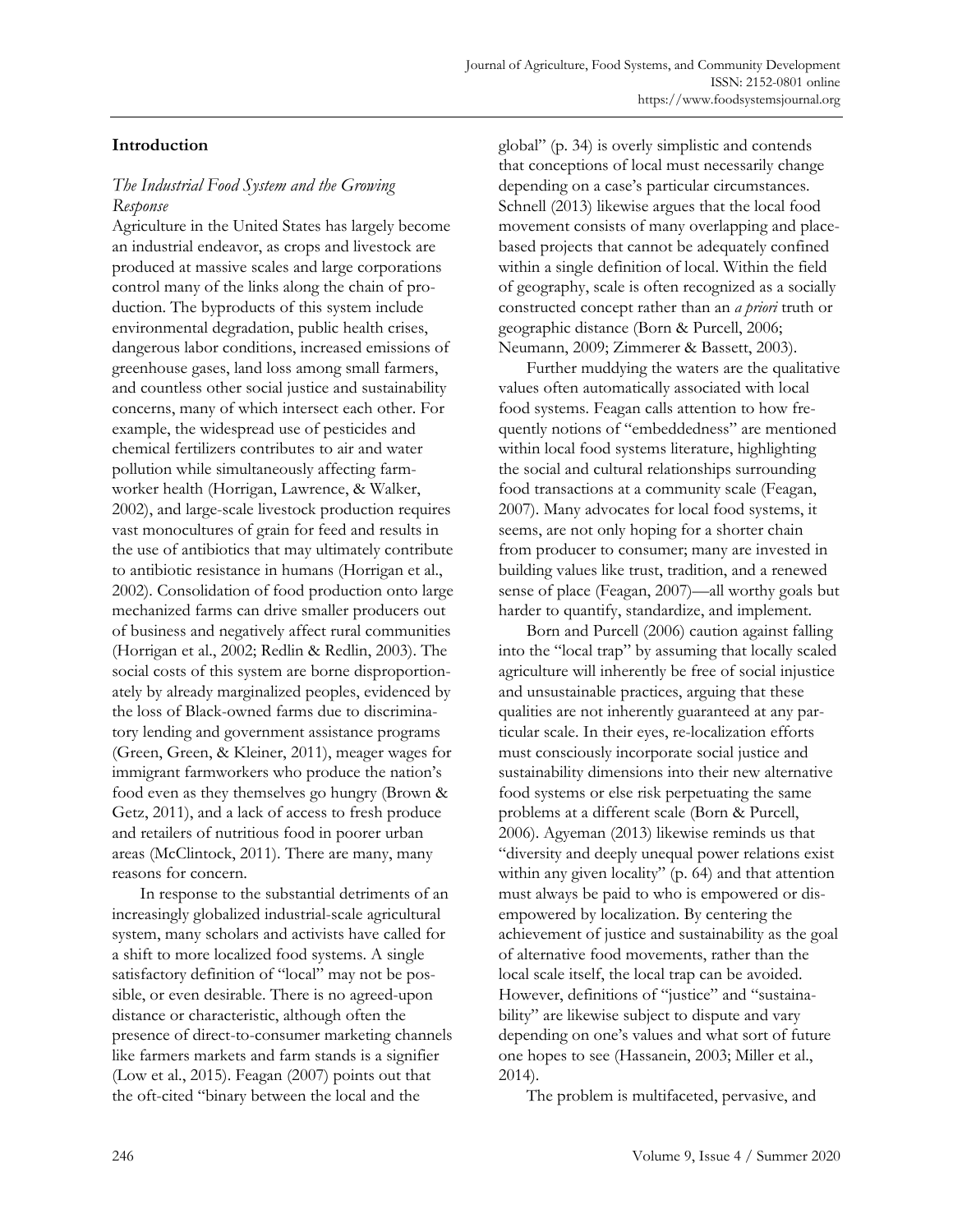unlikely to be neatly resolved. However, Sen (2008) suggests that a neat resolution is not a useful objective, calling attention to the "comparative question" (p. 336) of justice and arguing that it is better to focus on improvement rather than perfection. Sen also notes that the actual choices available tend to be between non-ideal alternatives, and spending time debating the ideal state will not necessarily help make choices in practice (Sen, 2012). When it comes to the current industrial food system, the social, health, and environmental costs are steep enough that an alternative framework may offer real relief, even if imperfectly defined.

### *Arguments for Regionalization, and* A New England Food Vision

Regionalism may be one such framework. Ruhf (2015) argues that regionalism, defined as "a framework for economic, policy, and program development that responds to regional characteristics, differences, and needs and encourages regional approaches and solutions," (p. 651) can increase the resiliency of food systems and provide a context for addressing environmental and social concerns. The familiar problem of loose definitions is encountered here as well. Ruhf is careful to note that a regional food system is not just a collection of smaller-scale local food systems, but rather includes and extends beyond the local to operate at a broader scale (Ruhf, 2015; Ruhf & Clancy, 2010); collaboration among small food producers to aggregate their products and sell to larger markets, like institutions and wholesale retailers, is one such example (Low et al., 2015). The U.S. Department of Agriculture Economic Research Service acknowledges the blurred lines between local and regional, choosing instead to refer to both together as "place-specific clusters of agricultural producers of all kinds—farmers, ranchers, fishers—along with consumers and institutions engaged in producing, processing, distributing, and selling foods" (Low et al., 2015, p. 1). Regions may be political, biophysical, or cultural/social (e.g., counties, watersheds, or "the Gold Coast" of Connecticut), and may have flexible boundaries, sometimes overlapping with other regions or containing nested subregions (Ruhf, 2015; Ruhf & Clancy, 2010). Many regions include both urban and rural

areas, and the interplay between these is particularly relevant for questions of food need, food production capacity, and transport distance, as Peters, Bills, Lembo, Wilkins, and Fick (2008) examined when they mapped potential "foodsheds" for population centers in the state of New York. A successful regional food system would be multiscalar and flexible, meeting as much of its population's food, economic, and social needs as possible without claiming full self-sufficiency (Ruhf & Clancy, 2010). This regional framework, although inevitably nebulous, avoids the rigid localglobal dichotomy and offers an option for increasing local self-reliance without shutting down connections to the wider world.

 Additionally, Griffin, Conrad, Peters, Ridberg, and Tyler (2014) suggest that increasing regional self-reliance in the food system can help to decrease vulnerability to disruptions caused by climate change—in contrast to a system that concentrates food production for the nation in areas likely to experience climate impacts, like California. Coordination among local food producers across a region may also increase the economic viability of small-scale producers by presenting opportunities to reach broader markets and supply larger consumer institutions; the increasing prevalence of regional food hubs supports this claim (Berti & Mulligan, 2016; Low et al., 2015).

 Ruhf (2015) argues that New England is "an ideal learning laboratory" (p. 651) for exploring regional food system possibilities. The six New England states share a strong regional identity, a history of multistate collaboration, and a set of similar strengths and challenges when it comes to food production (Ruhf, 2015). Multiple regionwide initiatives, including Food Solutions New England and the New England Farm and Food Security Initiative crafted by the New England Governors Conference, have already emerged as New Englanders attempt to steer their food system in a more regionalized direction. Additionally, farmland preservation programs, now common across the nation, were pioneered in New England, and the region currently has the most farm-to-consumer direct sales in the United States (Ruhf, 2015); both trends suggest a potential leadership role for the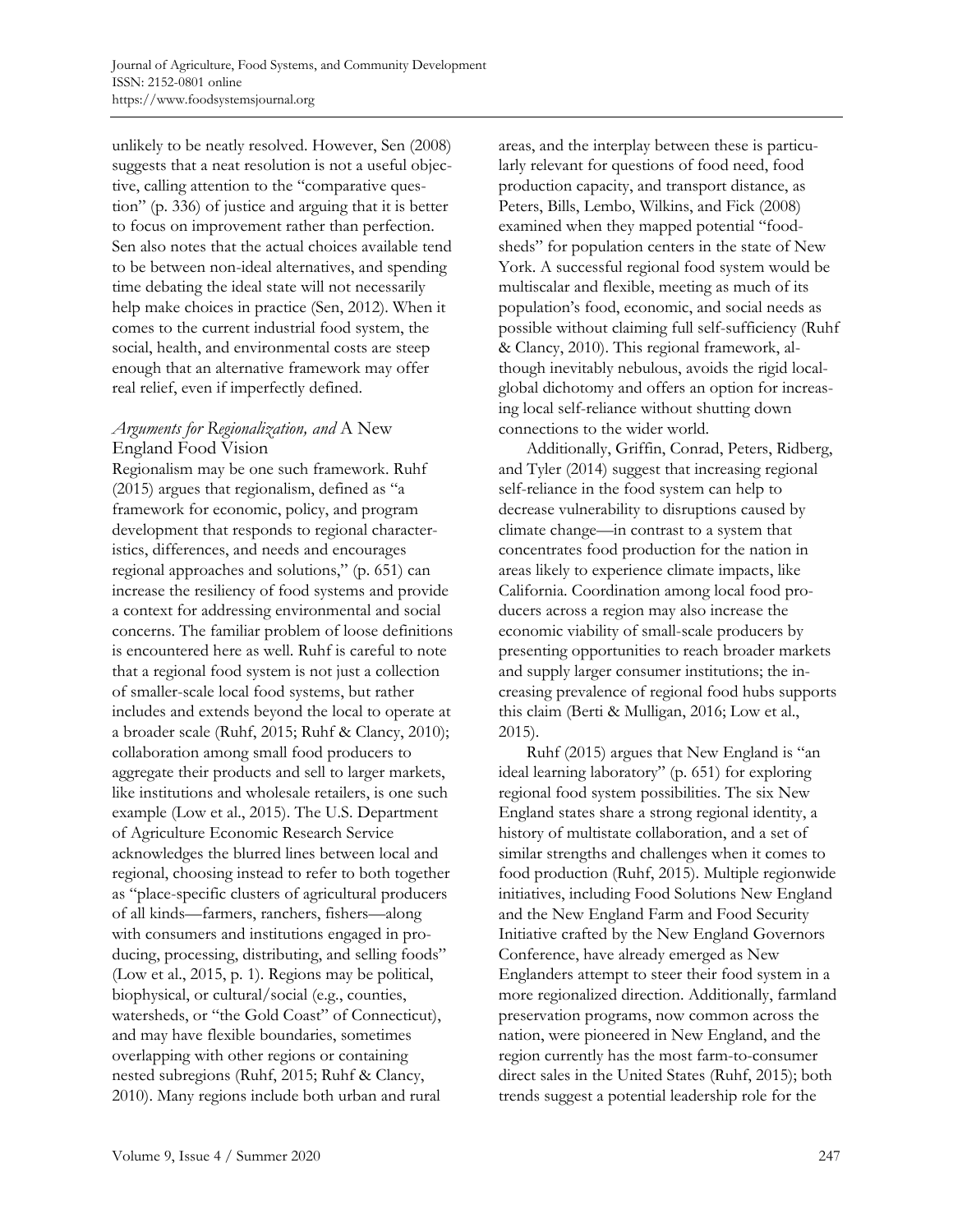region in setting an example of strong food system policies and practices.

*A New England Food Vision* (Donahue et al., 2014) was published by a team of scholars, experts, and activists in 2014, as part of a collaboration between Food Solutions New England and the University of New Hampshire. These authors imagine a future food system for New England guided by four central values: access to food for all, healthy diets for all, sustainable food production, and thriving communities (Donahue et al., 2014). Like Ruhf, Donahue et al. see the potential for a robust regional food system to play a critical role in achieving social and environmental well-being in New England. Together with these holistic goals, the vision calls for increasing New England's regionally produced food to 50% (up from approximately 12% currently) of its population's needs by 2060 (Donahue et al., 2014).

### *Agricultural Opportunities*

Given the current level of geographic and corporate concentration of farmland (Griffin et al., 2014), achieving this goal in New England will require bringing some non-agricultural land into active cultivation. Donahue et al. (2014) estimate that agricultural land in New England will have to increase from approximately 2 million acres (809,000 hectares, 5% of the region's land cover) to 6 million acres (2,428,000 ha, 15% of the region's land cover) in order to meet *A New England Food Vision's* target. Advances in hydroponics and vertical farming—and financial support for these initiatives—might reduce some of the need for literal farmland, but undoubtedly the amount of actual land converted to agriculture would be considerable. The vision does not identify specific lands to be converted, nor does it prescribe specific strategies for subregions within New England, although the needed land use changes typically are decided by policy at a much narrower scale in piecemeal fashion. Anderson (2019) highlights the importance of crafting visions for a more sustainable food system future at multiple scales, which suggests the value of conducting narrower scenario visioning within the larger New England vision. To carry out this transition thoughtfully at these reduced scales, which are more conducive to

implementing on-the-ground change, it would be useful to identify beforehand the lands most suitable for new or renewed agricultural cultivation. Erickson, Lovell, and Méndez (2013) provide a useful term for these types of lands: "agricultural opportunities."

 Efforts to identify agricultural opportunities have become somewhat common in urban settings, where food insecurity and a lack of access to green spaces have helped to drive a wave of interest in creating community gardens. Colasanti and Hamm (2010) mapped publicly owned vacant land in Detroit, Michigan, and modeled potential crop yields from these lands; McClintock, Cooper, and Khandeshi (2013) followed a nearly identical approach for vacant and underutilized public land in Oakland, California. Kremer and DeLiberty (2011) analyzed high resolution aerial imagery of Philadelphia, categorizing land cover based on maximum likelihood classification, and identifying areas with grass or bare soil in residential yards that could be easily converted to agriculture. Many of these researchers worked in conjunction with local stakeholders like government officials, nonprofit organizations, and urban farmers. The emphasis of these studies tends to be the geographical inventory, or the "supply-consumption perspective" (Colasanti & Hamm, 2010), with less attention paid to who might do the proposed future farming and how they might access the land.

 In urban areas where much of the land is developed, agricultural opportunities are often heavily determined by where pockets of vacant land remain, often in publicly owned parks or lots. In contrast, Erickson et al. (2013) provide an example of an analysis where agricultural opportunities are identified on privately owned lands in Chittenden County, a mostly rural county in Vermont. With more undeveloped land to choose from, Erickson et al. selected agricultural opportunities based on land cover, soil, and slope, while also considering neighborhood clusters and proximity to potential consumer markets like the city of Burlington. Finding many of these sites within residential parcels, often near existing agricultural land, Erickson et al. ultimately determined that Chittenden County had enough viable land area to produce most of its population's food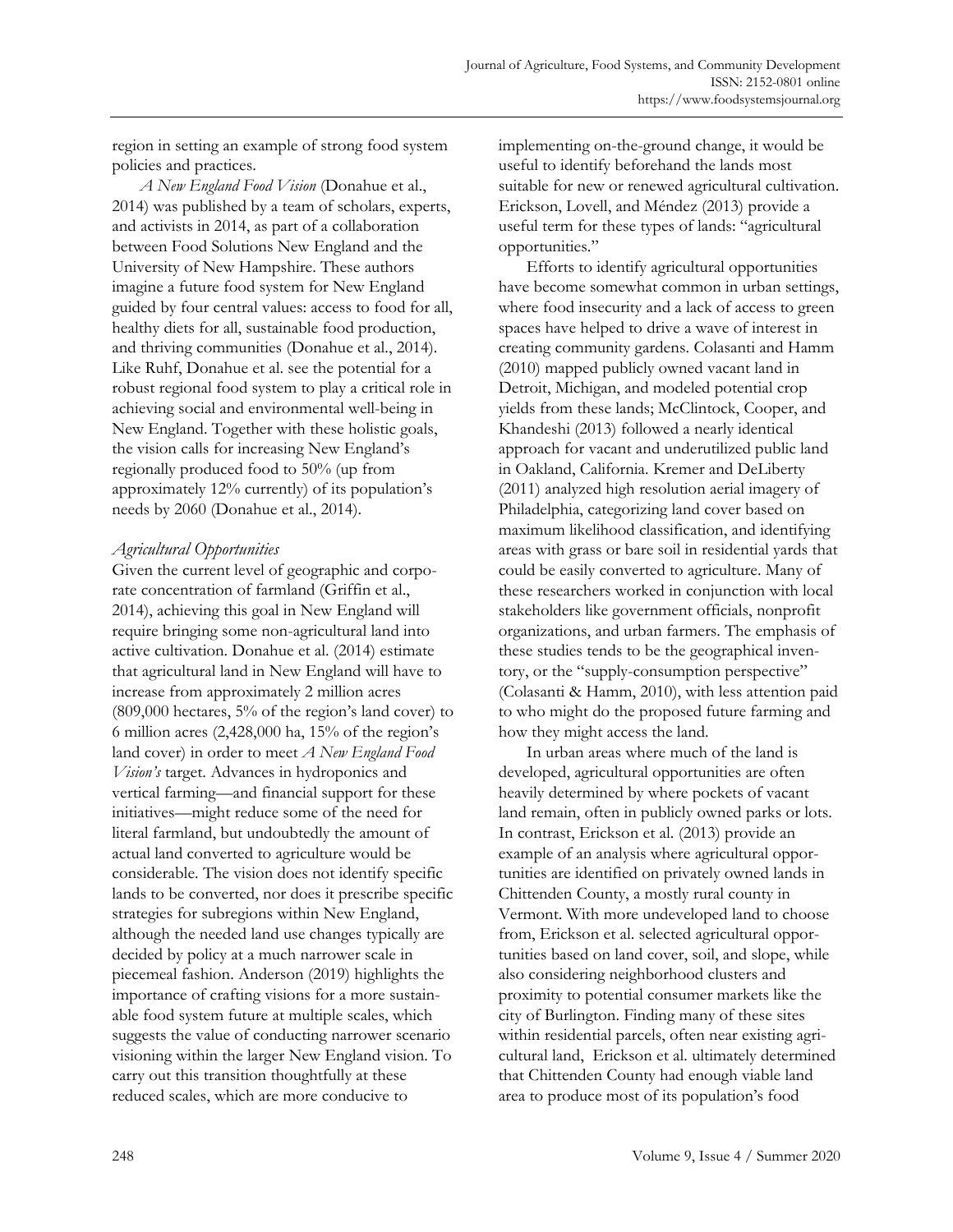needs, including vegetables, hard wheat, and fodder for beef and pork production. Although most counties are not seeking to feed their populations from solely within county boundaries, the potential for increased local production is still promising.

# *The Challenge of Land Access and the Argument for Leasing Institutional Land*

For farmers, identifying cultivable land is only the beginning; accessing this land is a major challenge, particularly for aspiring farmers in New England (Bowell, Coffin, & Martin, 2011; Land for Good, 2012). The American Farmland Trust lists four requirements for potential farmland: the land must be available in an adequate size, affordable for the aspiring farmer, appropriate for cultivation, and securely held (American Farmland Trust, 2015). Finding land that meets these criteria is a challenge, particularly in terms of affordability and security of tenure.

 Land discrimination has a long history in the United States, leading to a series of lawsuits against the United States Department of Agriculture by Black farmers, women farmers, American Indian farmers, and Hispanic American farmers, as well as resulting disparities in agricultural land ownership that persist to this day (Carter, 2017; Green, Green, & Kleiner, 2011; Parsons et al., 2010). With no inherited family land, limited capital, and a legacy of lacking support, aspiring farmers who are lowincome, young, or otherwise disadvantaged face significant financial obstacles to becoming landowners.

 For those who cannot afford to purchase land outright, leasing land offers an alternative. Leasing is imperfect; the possibility of landowners changing their minds or failing to renew the arrangement especially if the landowner is a private individual who might experience familial or financial changes —makes it risky for farmers to invest in ecological improvements to the land or long-term plans for their business (Hachmyer, 2017). However, land owned by state governments, municipalities, land trusts, churches, schools, and other nonprofit institutions may hold less risk for farmers due to the steady ownership and decreased development pressure. Additionally, institutions may be encouraged to lease land at a sliding scale or graduated

rate, particularly if their institutional missions support local agriculture, as some municipal plans of conservation and development do (Land for Good, 2012). Churches and schools may have affiliated communities that would benefit from local produce or the educational experience of gardening, providing more incentives to partner with a leasing farmer. Thus, the criteria of affordable access and secure tenure can be fulfilled while the arrangement also provides benefits to the landowner (Bowell et al., 2011). Furthermore, there is precedent for these types of leasing arrangements and existing resources to guide their creation and maintenance. The community land trust movement has demonstrated one model for nonprofit ownership of land with long-term leases to individuals, most often for the purposes of providing affordable housing options (Gray, 2008; Meehan, 2014), and organizations like American Farmland Trust and Land for Good have released handbooks for facilitating leasing arrangements with farm operations specifically (Bowell et al., 2011; Land for Good, 2012). This combination of encouraging factors and the consequent potential for future farmland on institutionally owned lands form the basis of this analysis, which utilizes a site suitability approach to identify agricultural leasing opportunities at a county scale in pursuit of the goals of *A New England Food Vision*.

# **Methods**

### *Study Area*

Windham County is located in the northeast corner of Connecticut and comprises 15 towns. It is known colloquially as "The Quiet Corner" for its mostly rural setting and low population density. A large portion of Windham County is also considered part of "The Last Green Valley," a 35-town Natural Heritage Corridor designated by Congress in 1994 that runs through eastern Connecticut into south-central Massachusetts (The Last Green Valley, Inc., 2010). The county thus may be considered both a political region corresponding to recognized boundaries, and a cultural region corresponding to the Quiet Corner and Last Green Valley designations, to use Ruhf (2015)'s terminology. In 2010, according to land cover data from the University of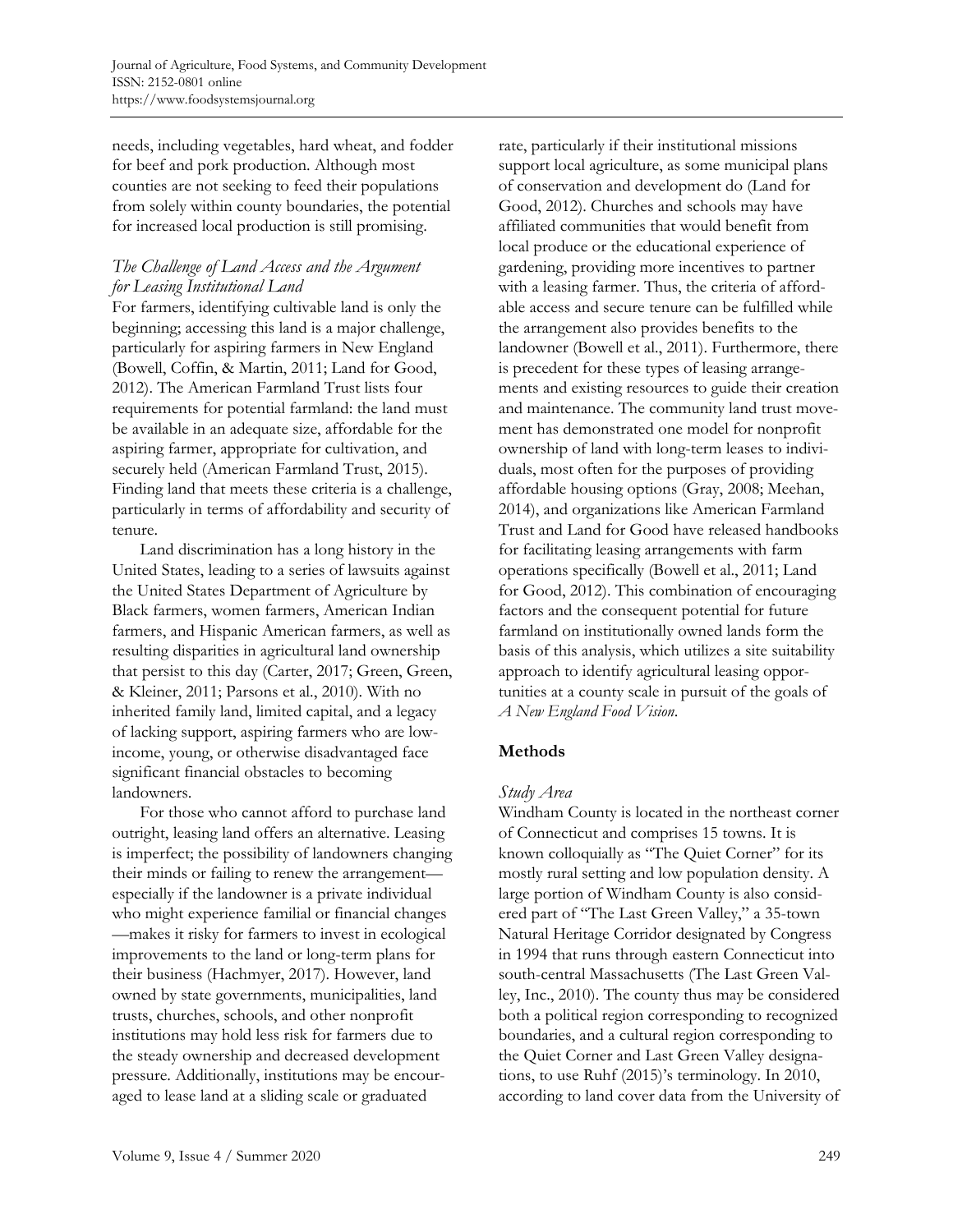Connecticut Center for Land Use Education and Research (CLEAR), there were 34,156.05 acres (13,822.46 ha) of land in agricultural use within the county, including crop production, active pasture, and/or abandoned fields that have not yet become covered in woody vegetation (Figure 1). The per-capita income in Windham County was US\$31,106 in 2018, approximately three-fourths of the per capita income of the state of Connecticut as a whole (U.S. Census Bureau, 2018). Almost 12% of county residents live below the poverty line (U.S. Census Bureau, 2018). Windham County has the highest levels of child food insecurity in Connecticut, with 16.4% of children in the county categorized as food-insecure in 2017 (Feeding America, 2019).

# *Data*

Parcel shapefiles for the towns in Windham County were acquired from the University of Connecticut Map and Geographic Information Center (MAGIC), the Northeastern Connecticut Council of Governments (NECCOG), and in some cases the towns themselves. Landowner information for each parcel was acquired from NECCOG or from the tax assessor offices in individual towns. Land cover data, including a data layer identifying "core forests" (contiguous forest areas more than 300 ft [91 m] from any forest/nonforest edge), were acquired from CLEAR, in raster format with a cell size of 30 m. Shapefiles indicating the locations of ecological constraint variables were acquired from the Connecticut Department of Energy and Environmental Protection (DEEP), and included inland wetlands and hydric soils, natural diversity database areas (areas identified by the state as containing species of conservation concern or significant natural communities), critical habitat areas (areas identified by the state as containing rare and specialized wildlife habitat), water bodies, and highly erodible soils.

 All geospatial analysis was completed using ArcGIS 10.6.1 and the ModelBuilder interface, within the

NAD\_1983\_StatePlane\_Connecticut\_FIPS\_0600\_ Feet coordinate system.

#### Figure 1. Windham County in the State of Connecticut



### *Identifying Institutional Lands and Incorporating Constraints*

The "institutional lands" considered here broaden the potential pool of agricultural opportunities beyond the "public" lands considered by Colasanti and Hamm (2010) and McClintock, Cooper, and Khandeshi (2013). Institutionally owned parcels were identified through landowner information by selecting all parcels containing any of the following keywords in the ownership attribute table: "town," "land trust," "church," "parish," "school," "university," "college," "synagogue," "fellowship," "community," "health," "hospital," "state of Conn," "Connecticut, State of," and "Joshuas" (the name of a well-known local land trust). The resulting selected parcels were further categorized by institution type. Parcels containing the keywords "town," "state of Conn," or "Connecticut, State Of" were categorized as owned by government entities. Parcels containing the keywords "land trust," "Joshuas," or "community" were categorized as owned by non-profit community organizations. Parcels containing the keywords "church," "parish," "synagogue," or "fellowship" were categorized as owned by religious organizations. Parcels containing the keywords "school," "university," or "college" were categorized as owned by educational institutions. Parcels containing the keywords "health" or "hospital" were categorized as owned by healthcare institutions. Each town's selected parcel layer was manually checked for discernible errors, such as private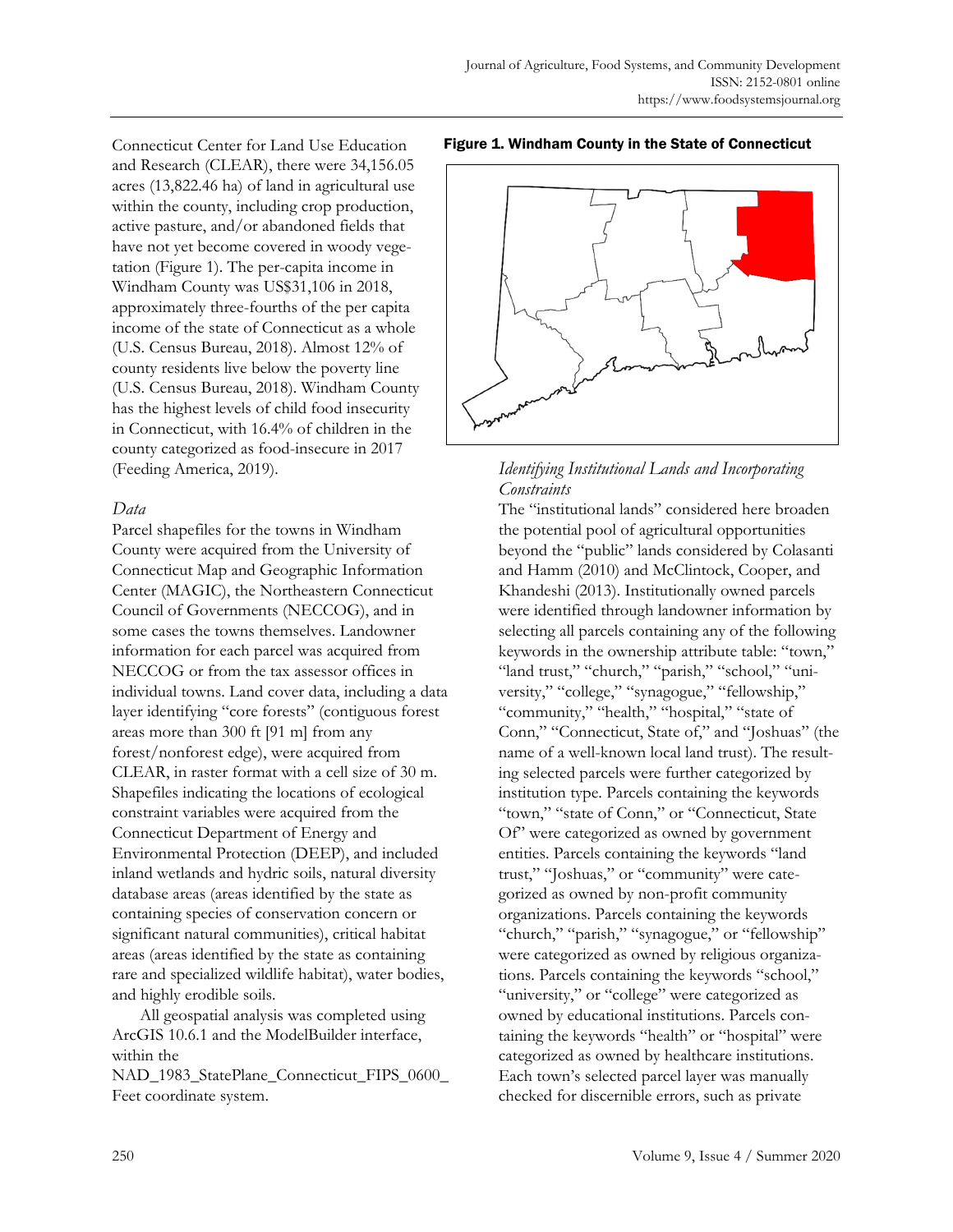landowners sharing a name with a keyword, properties with attribute information indicating they contained cemeteries or housing developments, or parcels that were visually identifiable as roads; these parcels were all removed from the selection.

 A land cover data layer from CLEAR was overlaid onto the parcel selection layer to remove all areas that are already under agricultural use (as this project focuses on new farmland) as well as all areas already classified as "developed" (as the costs of restoring this land to cultivation will likely be prohibitive).

 Ecological constraint variables were then overlaid with the parcel selection layer. In order to reduce the ecological impact of the proposed future farmland, all areas overlapping with inland wetlands, hydric soils, core forest areas, highly erodible soils, critical habitats, and natural diversity areas (as mapped by the Connecticut DEEP) were removed from consideration. All land within 50 ft (15 m) of a body of water was also removed, as the Connecticut *Manual of Best Management Practices for Agriculture*  recommends leaving a riparian buffer zone of at least 50 ft (15 m) between agricultural land and bodies of water in order to protect water quality (Holbrook, 1996). It is worth noting that the lands excluded here for ecological reasons are delineated mostly by state-defined metrics, and so are limited by the methodology and value systems of state agencies. However, this approach has the advantage of being relatively simple to convey to public stakeholders without a scientific background and will be easier to integrate with existing state policy. Any specific parcels identified in this analysis would need to be ground-truthed prior to enacting any land use change, as shapefiles are not without error and land conditions vary over time.

 After all constraints were removed, ArcMap's "Calculate Geometry" Tool was used to calculate the acreage of the remaining selected areas in each town, which were further delineated by institutional category type.

# *Estimating Future Food Production and Agricultural Footprints*

Crop yield per acre will naturally depend on the type of crop planted and the method of cultivation. These decisions, in turn, depend on climate and land suitability as well as consumer demand. The type of food system possible in New England's future, then, will be contingent upon what future New Englanders choose to eat—no amount of local farmland cultivation will suffice if every New Englander wants to dine on tropical fruit every day. *A New England Food Vision* sketches out three different possible diet scenarios for New Englanders: the Current Diet, the Omnivore's Delight Diet, and the Regional Reliance Diet, all of which would require different agricultural production patterns (Donahue et al., 2014). The Current Diet represents an extension of New England's present food consumption, in which approximately a quarter of calories consumed are from meat, fish, and eggs, with added fats counting for nearly 20% more, and less than 10% of calories coming from fruits, vegetables, and whole grains combined (Donahue et al., 2014). Under these current trends, the percentage of New England's food produced within the region will remain around 12%. The Omnivore's Delight Diet derives only 15% of calories from meat, fish, and eggs, reduces the percentage from added fats, and increases fruit, vegetable, and whole grain consumption (Donahue et al., 2014). This diet aligns with Donahue et al.'s target goal of being able to produce 50% of the region's food within New England. The Regional Reliance Diet, which imagines a future of greater scarcity where nearly 70% of New England's food must come from within the region, further reduces meat, fish, and eggs, removes imported warm-climate fruit completely, and increases the calories derived from protein-rich plants (Donahue et al., 2014). For each of these diet scenarios, the per capita agricultural footprint calculated by Donahue et al. was used to calculate the number of people who could be fed from the acreage identified in the site suitability analysis for Windham County.

### **Results**

The site suitability analysis identified 6,343.27 acres (2,567.03 ha) of suitable institutionally owned agricultural land across Windham County, an increase of 18.57% from 2010 agricultural acreage (Table 1 and Figure 2). Potential acreage increases and percentage increases varied greatly by town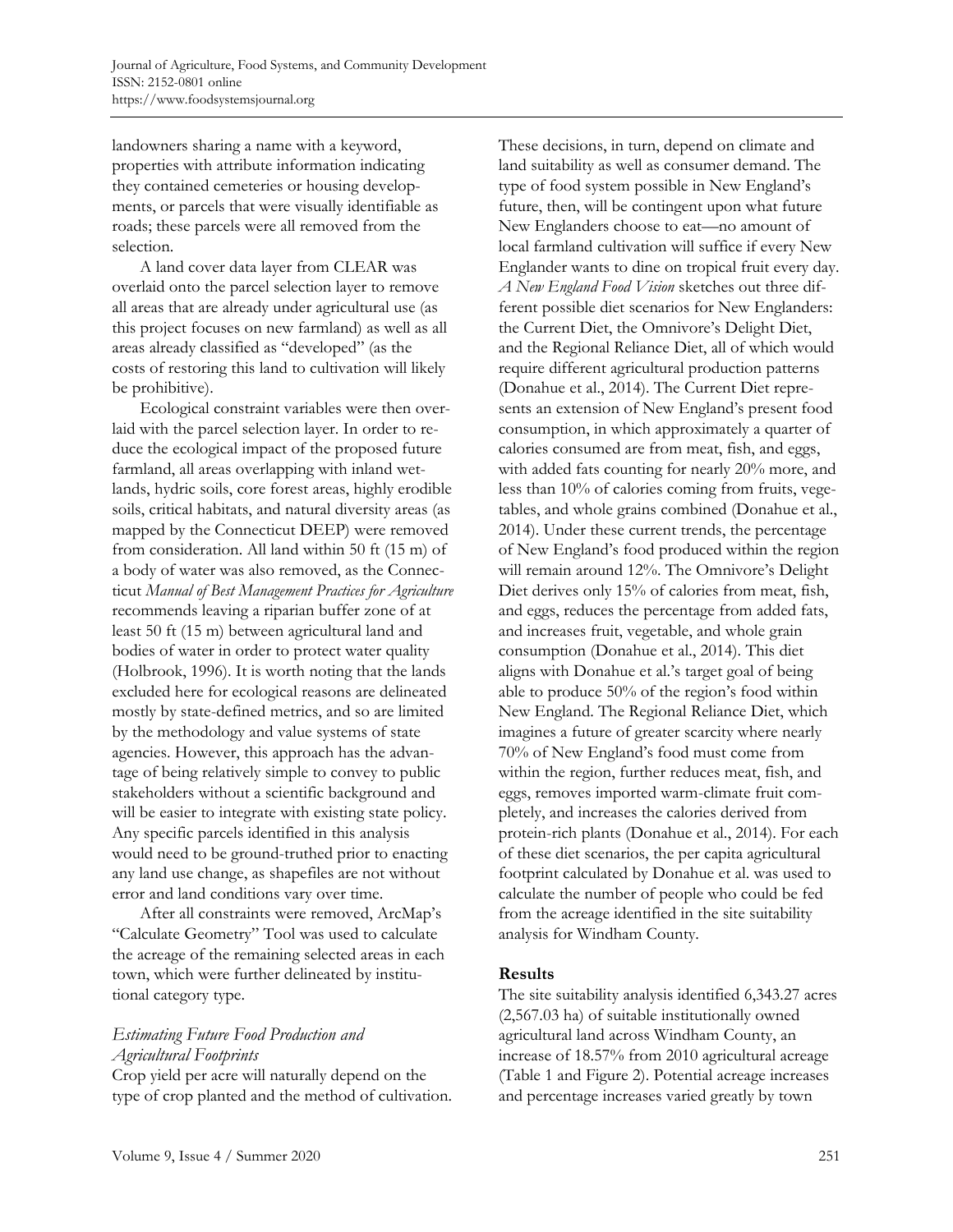(Table 1 and Figure 3), with an average increase of 422.88 acres (171.13 ha) and a median increase of 476.46 acres (192.82 ha). Of the identified acres, nearly three-fourths are held in government ownership by either the state of Connecticut or individual municipalities; educational organizations own much of the remainder, followed by land trusts, religious organizations, and health care organizations (Figure 4).

 According to Donahue et al.'s (2014) estimate for an extension of New England's current diet, each New Englander will have a per capita agricultural footprint of 1.10 acres (0.45 ha); under this scenario, the added institutional land would be able to supply food for 5,767 additional people. The Omnivore's Delight scenario has a per capita agricultural footprint of 0.67 acres (0.27 ha) (Donahue et al., 2014), and so the institutional land would be able to feed 9,468 additional people. The Regional Reliance scenario has a per capita agricultural footprint of 0.6 acres (0.24 ha) (Donahue et al., 2014), and so the institutional land would be enough to feed 10,572 people under this scenario. The U.S. Census population estimate for

Windham County in 2018 was 117,027 people (U.S. Census Bureau, 2018).

### **Discussion**

Leasing land, although often more feasible for aspiring farmers than purchasing land, is not without its unique challenges. Farmers and the landowners they rent from may have differing expectations or personality conflicts, and shortterm leases may disincentivize agricultural practices that require longer-term investment (Hachmyer, 2017). These challenges are particularly acute when they are reinforced by the American attachment to the principle of private property. Hachmyer (2017) cautions that focusing on expanding access to rentable land without a community-level approach may serve only to further entrench a system in which farmers (and the food system they create) are always at risk of losing the land they cultivate, a concern that echoes Donahue's (2003) earlier urging that the agrarian landscape be protected through community ownership. The focus on institutional lands in this analysis is meant to offer a geographic pathway toward the community-level

Table 1. Potential Increases in Agricultural Acreage From Converting Institutional Land in Windham County Institutional lands are categorized by the following ownership types: government, nonprofit, religious organization, educational institution, and healthcare institution.

| Town               | Agricultural<br>Acres (2010) | Potential Acres by Type of Institutional Land |           |          |           |        | <b>Total Potential</b> | Total %  |
|--------------------|------------------------------|-----------------------------------------------|-----------|----------|-----------|--------|------------------------|----------|
|                    |                              | Government                                    | Nonprofit | Religion | Education | Health | Acreage                | Increase |
| Woodstock          | 6,232.43                     | 300.23                                        | 149.70    | 3.77     | 42.43     | 0.00   | 496.13                 | 7.96     |
| Thompson           | 2,364.59                     | 300.46                                        | 72.47     | 27.02    | 70.74     | 7.30   | 477.99                 | 20.21    |
| Eastford           | 1,297.19                     | 42.47                                         | 4.72      | 4.46     | 388.07    | 0.00   | 439.72                 | 33.90    |
| Ashford            | 1.754.09                     | 335.70                                        | 52.77     | 52.85    | 286.38    | 0.00   | 727.70                 | 41.49    |
| Putnam             | 911.58                       | 204.92                                        | 23.10     | 7.03     | 0.04      | 22.32  | 257.41                 | 28.24    |
| Pomfret            | 4.401.21                     | 334.09                                        | 127.37    | 9.41     | 219.73    | 0.00   | 690.60                 | 15.69    |
| Killingly          | 1,339.66                     | 212.83                                        | 0.00      | 29.31    | 0.87      | 1.51   | 244.52                 | 18.25    |
| Chaplin            | 636.30                       | 465.67                                        | 6.65      | 4.14     | 0.00      | 0.00   | 476.46                 | 74.88    |
| Hampton            | 1,595.58                     | 579.82                                        | 28.78     | 0.18     | 0.00      | 0.00   | 608.78                 | 38.15    |
| <b>Brooklyn</b>    | 2,299.20                     | 162.42                                        | 0.15      | 32.35    | 2.58      | 0.00   | 197.50                 | 8.59     |
| Sterling           | 1,685.17                     | 540.57                                        | 0.44      | 0.28     | 0.00      | 0.00   | 541.29                 | 32.12    |
| Plainfield         | 3,248.66                     | 539.07                                        | 19.23     | 12.12    | 0.51      | 2.03   | 572.96                 | 17.64    |
| Canterbury         | 2.911.18                     | 82.19                                         | 2.74      | 6.35     | 33.61     | 0.00   | 124.89                 | 4.29     |
| Windham            | 1.487.98                     | 256.15                                        | 18.05     | 2.88     | 1.51      | 3.25   | 281.37                 | 18.91    |
| Scotland           | 1,991.22                     | 174.94                                        | 20.29     | 10.72    | 0.00      | 0.00   | 205.95                 | 10.34    |
| <b>Full County</b> | 34,156.05                    | 4,531.54                                      | 526.46    | 202.87   | 1,046.47  | 36.41  | 6,343.27               | 18.57    |

Note: 1 acre=0.40 hectare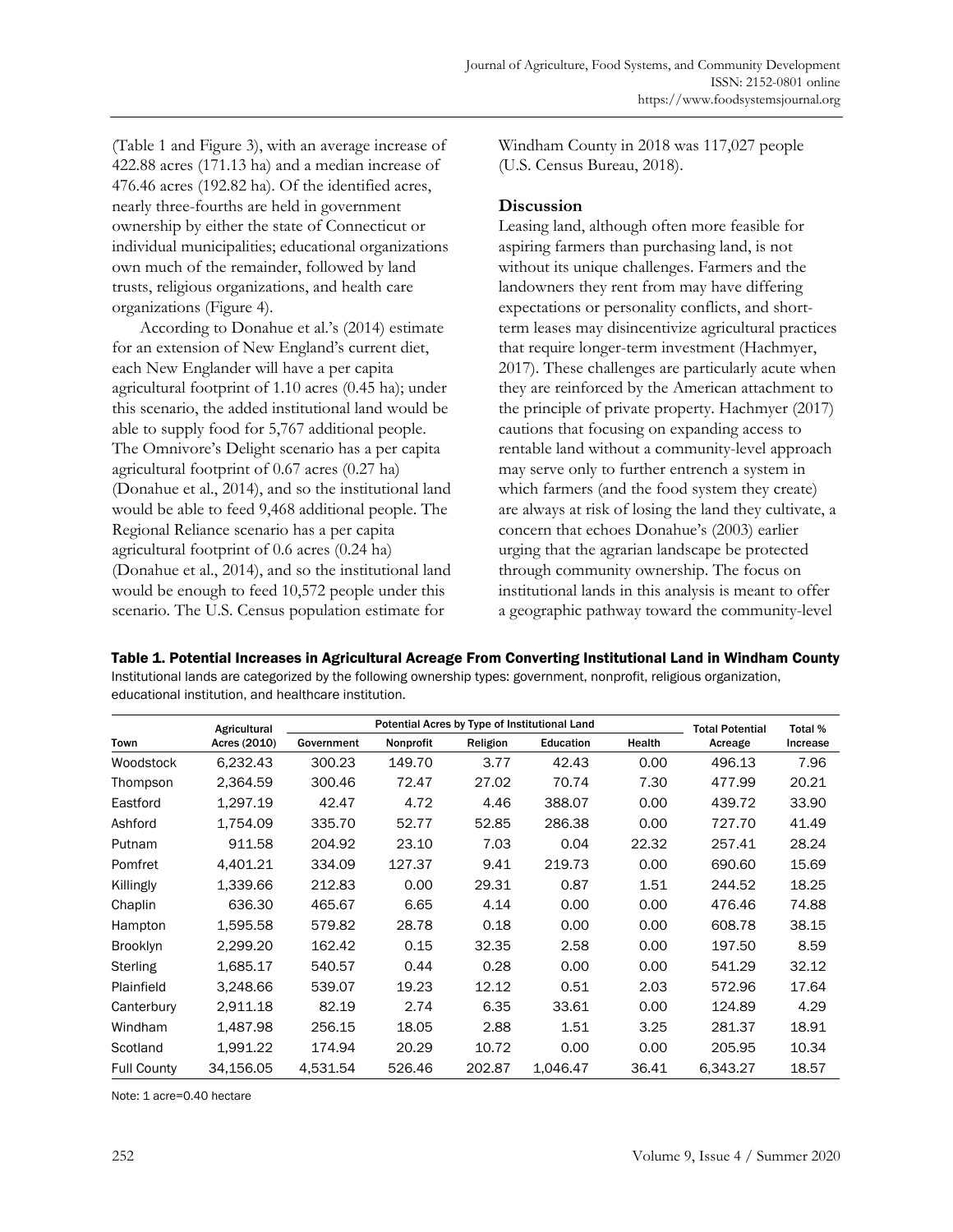approach that Hachmyer and Donahue call for, under the broader scope of *A New England Food Vision*'s requirement for new land to be brought into cultivation. Although this case study models this approach within Windham County, Connecticut, the methodology can be applied at other scales and in other regions if parcel ownership data and land cover data can be acquired, since, certainly, the challenge of land access for aspiring farmers is not unique to New England.

 The vast majority of institutionally owned lands identified through this analysis are government-owned at either the state or municipal level; therefore, efforts to promote agricultural leasing are likely to have the greatest impact when targeted to state and local land use policymakers. There is potential for convergence between this goal and





existing government objectives. The Connecticut State Department of Agriculture coordinates the CT Grown Program for marketing food grown within the state, as well as programs for farmland conservation and restoration (CT.gov, n.d.). This state agency has set a farmland preservation goal of 130,000 acres (52,609 ha) within the state, but the watchdog Council on Environmental Quality (2015) has cautioned that farmland loss is outpacing preservation, noting that "in reality there will not be that acreage of agricultural land remaining in the state by the end of the current century if the rate of loss continues as it has for most of the past five decades" (p. 17). Converting new land to cultivation may help the state achieve this goal for total farmland acreage in Connecticut; the results of this analysis could help to inform site selection

> and funding priorities, supporting the process of getting the state back on track toward its target. All towns in Connecticut must also produce a municipal plan of conservation and development every 10 years outlining community goals connected to future land use. Many towns in Windham County articulate a desire to maintain their towns' agricultural heritage and sense of place in these plans, objectives that align well with promoting municipal leasing arrangements with aspiring farmers.

> These connections to state and municipal goals are especially important because of the indisputable need for financial support (through grants, loans, tax incentives, and similar mechanisms) from all levels of government if new farm operations are to be launched and sustained successfully—a reality that is not limited to Connecticut. The conversion process will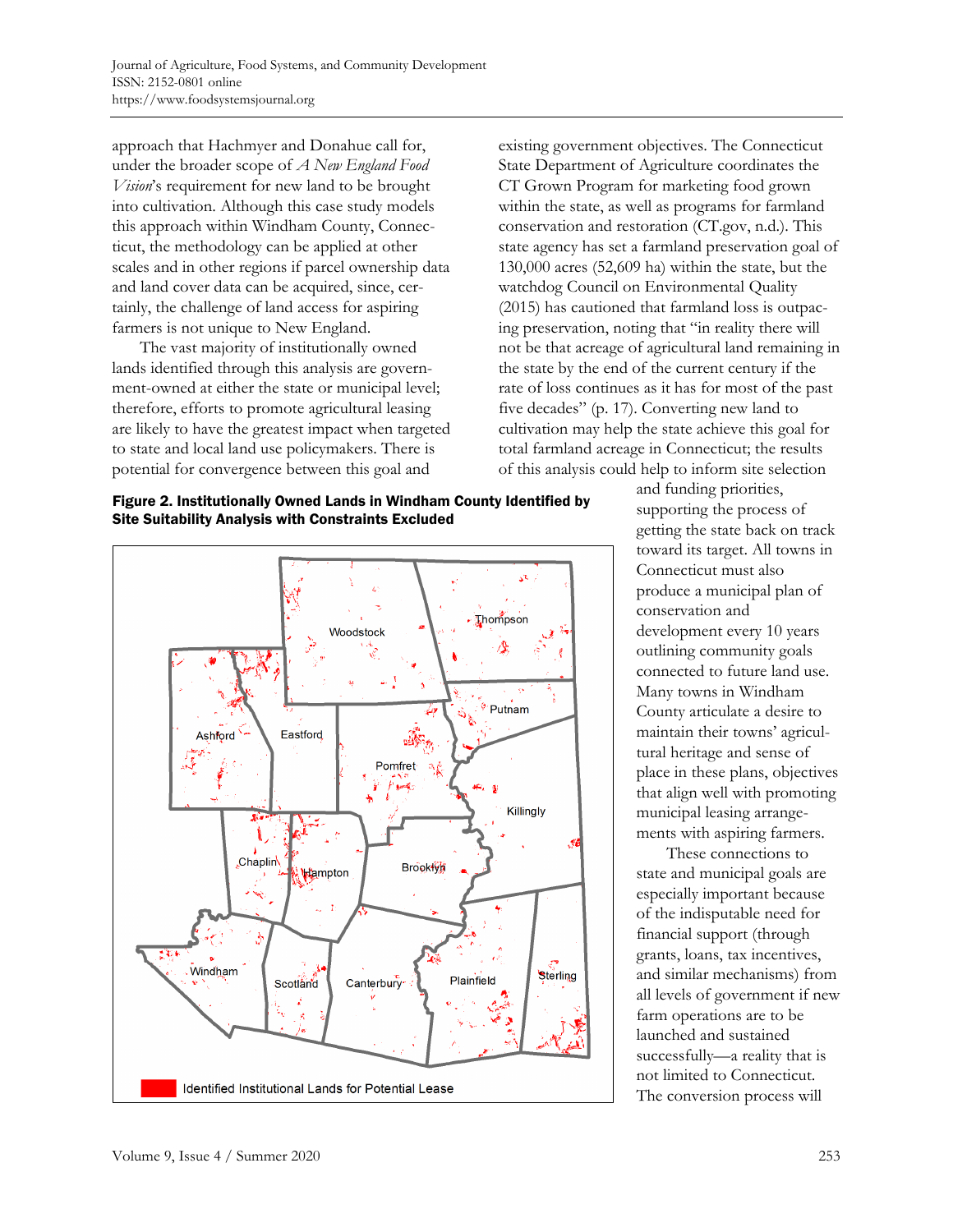require investment; some of the identified land is currently turf or grasslands, but the majority is forested to some degree (edge or patch forest, as all core forest areas were excluded), which would need to be cleared and the soil potentially remediated. The Connecticut Department of Agriculture has previously funded and coordinated a Farmland Restoration Program, enacted by Public Act 11-1, which has funded efforts such as removing trees, stones, and invasive plants, installing fencing, replanting vegetation, improving access roads, and more (Connecticut Department of Agriculture, 2018). Such state support would almost certainly be needed to reduce the cost burden upon

institutional landowners under this scenario.

 Although the majority of identified acres across the county are owned by government entities, at a town scale several of the municipalities have pockets of suitable land owned by educational organizations and nonprofit land trusts, sometimes totaling hundreds of acres. Farmer advocate organizations in these areas would do well to connect these institutional landowners with leasing guides and tools such as those created by American Farmland Trust and Land for Good (Bowell et al., 2011; Land for Good, 2012; Land for Good, n.d.). Creating templates for leasing arrangements specifically designed to meet educational or land conservation goals would be most beneficial in the towns where these institutional lands are concentrated. Were this methodology to be applied to other study areas, the percentages of land in the different institutional categories would likely differ, as would the specific resource needs for connecting these institutions to interested potential farmers.

 The inclusion of agricultural footprint data and subsequent estimates of the additional capacity to feed people from the identified acres is meant to illustrate the approximate amount of food likely to be produced under this scenario, not to imply that thousands of Windham County residents will



#### Figure 3. Potential Increases in Agricultural Acreages by Town in Windham County, Based on Institutionally Owned Parcels after Site Suitability Analysis

Figure 4. Ownership Category Percentages for Potential Agricultural Acreage, Based on Institutionally Owned Parcels after Site Suitability Analysis



henceforth obtain all of their calories from food produced within the region. *A New England Food Vision* calls for additional self-reliance, not complete self-sufficiency and isolation from the wider world, and no one is suggesting that New Englanders never again consume bananas, or cinnamon, or chocolate, nor should the rest of the country have to swear off New England maple syrup for good. Returning to Sen (2008) and the question of com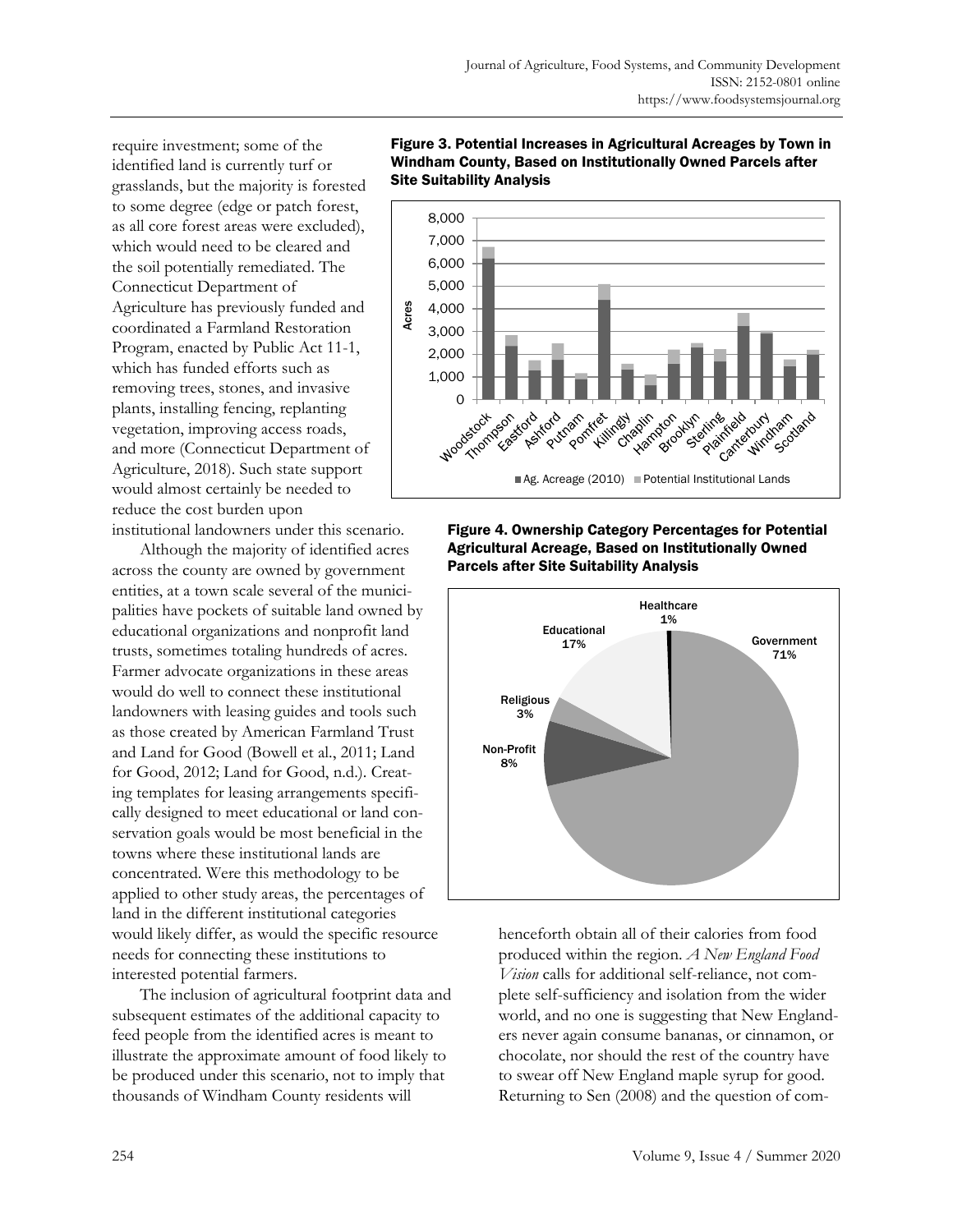parative justice, improvement is a worthy goal even if perfection remains unattainable.

#### **Conclusion**

In the "home rule" state of Connecticut where towns hold considerable regulatory power, a perfectly unified countywide approach is unlikely. The choices of individual towns, however, can have large cumulative effects across a region, particularly if multiple complementary strategies are enacted; the same is true of the individual states that make up New England, and indeed the United States. Institutional lands—with their secure tenure, reduced development pressure, and often mission-linked ownership—may be the "lowhanging fruit" on the pathway to reaching the agricultural acreage called for by *A New England Food Vision*, while beginning to move toward a community-level approach to sharing land access. It will not be enough, but it may be a start.

 Changes in land use alone will not lead to a just and sustainable food system. Social and economic support for farmers at the federal, state, and

municipal levels, expanded market opportunities, additional regional processing and distribution centers to allow the creation, packaging, and sale of value-added products, and increased public awareness of and commitment to seasonal, regional food choices will all be necessary in order to reach the goals articulated by *A New England Food Vision.* However, without a secure and abundant agricultural land base, these other elements cannot succeed. This research project endeavors to explore options for assembling this land base in Windham County and demonstrating an adaptable model for other regions—one that marries the methodology of site suitability analyses with the value-driven goals of community land access—in the hopes that the food system of the future might avoid some of the mistakes of the past.

# **Acknowledgments**

Many thanks to Dr. Carol Atkinson-Palombo and Dr. Phoebe Godfrey for reviewing this manuscript. The feedback and guidance from JAFSCD's peer reviewers also improved this work considerably.

### **References**

Agyeman, J. (2013). *Introducing just sustainabilities: Policy, planning, and practice.* London, UK, New York: Zed Books. American Farmland Trust. (2015). *Farmland access: The basics.* Retrieved from

https://farmlandinfo.org/publications/farmland-access-the-basics/

- Anderson, M. (2019). The importance of visioning in food system transformation. *Journal of Agriculture, Food Systems, and Community Development, 9*(Suppl. A), 55–60. https://doi.org/10.5304/jafscd.2019.09A.001
- Berti, G., & Mulligan, C. (2016). Competitiveness of small farms and innovative food supply chains: The role of food hubs in creating sustainable regional and local food systems. *Sustainability, 8*(7), 616. https://doi.org/10.3390/su8070616
- Born, B., & Purcell, M. (2006). Avoiding the local trap: Scale and food systems in planning research. *Journal of Planning Education and Research, 26*(2), 195–207. https://doi.org/10.1177/0739456X06291389
- Bowell, B., Coffin, C., & Martin, J. (2011). *Farmland connections: A guide for Connecticut towns, institutions, and land trusts using or leasing farmland.* Retrieved from https://farmlandinfo.org/publications/farmland-connections-a-guide-forconnecticut-towns-institutions-and-land-trusts-using-or-leasing-farmland/
- Brown, S., & Getz, C. (2011). Farmworker food insecurity and the production of hunger in California. In A. H. Alkon & J. Agyeman (Eds.), *Cultivating food justice: Race, class, and sustainability* (pp. 121–146). Cambridge, MA: The MIT Press.
- Carter, A. (2017). Changes on the land: Gender and the power of alternative social networks. In J. M. Williams & E. Holt-Giménez (Eds.), *Land justice: Re-imagining land, food, and the commons in the United States* (pp. 76–93). Oakland, CA: Food First Books.
- Colasanti, K. J. A., & Hamm, M. W. (2010). Assessing the local food supply capacity of Detroit, Michigan. *Journal of Agriculture, Food Systems, and Community Development, 1*(2), 41–58. https://doi.org/10.5304/jafscd.2010.012.002
- Connecticut Council on Environmental Quality. (2015). Environmental quality in Connecticut. Retrieved from https://www.ct.gov/ceq/cwp/view.asp?a=986&q=579098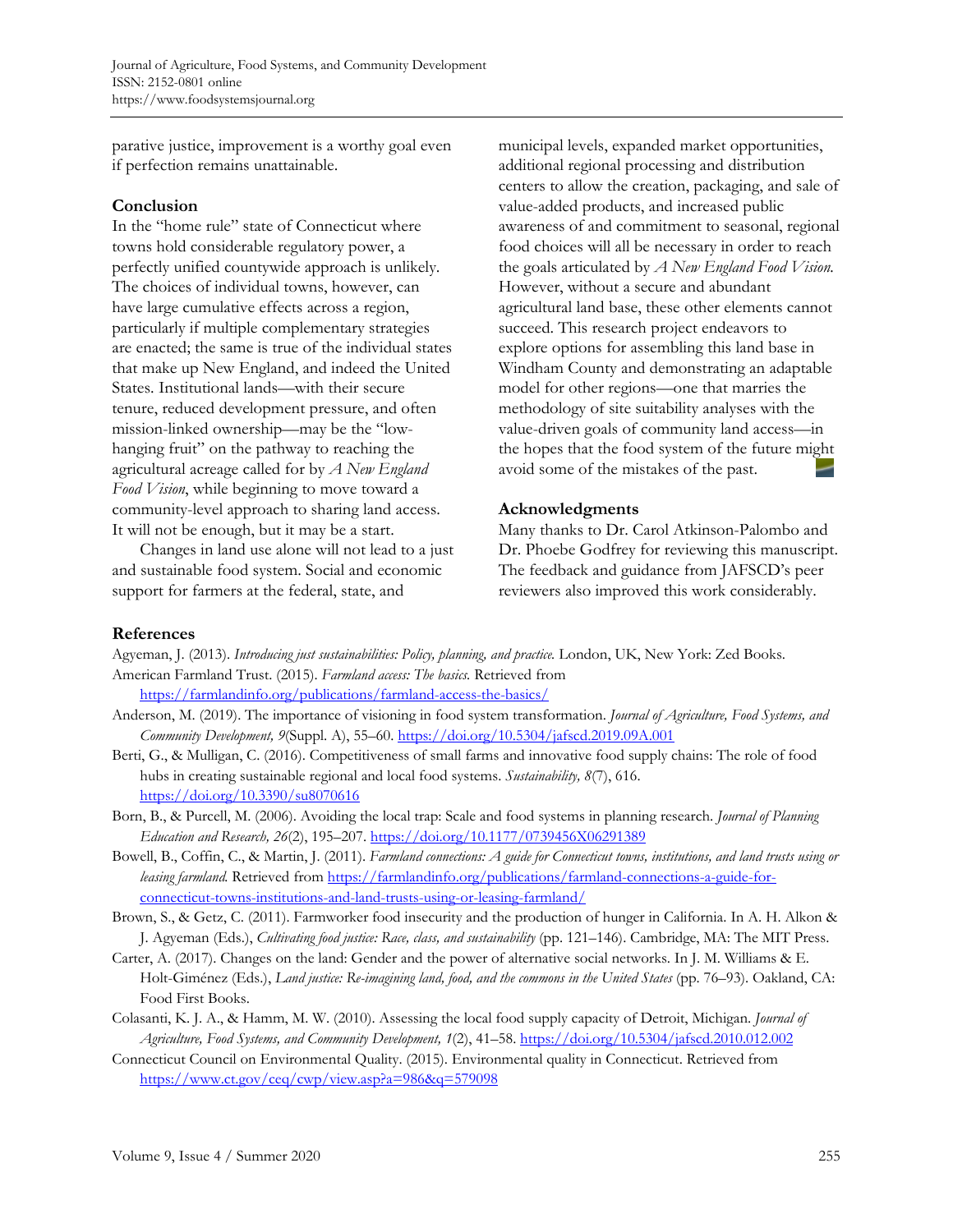- CT.gov [Connecticut's Official State Website]. (2018, April 11). *Connecticut Department of Agriculture: Farmland restoration program brings land back into agricultural production* [Press release]. Retrieved from [https://portal.ct.gov/DOAG/News/2015/Farmland-Restoration-Program-Brings-Land-Back-Into-Agricultural-](https://portal.ct.gov/DOAG/News/2015/Farmland-Restoration-Program-Brings-Land-Back-Into-Agricultural-Production)**Production**
- CT.gov. (n.d.). Connecticut Department of Agriculture. Retrieved July 15, 2019, from https://portal.ct.gov/DOAG
- Donahue, B. (2003). The resettling of America. In N. Wirzba (Ed.), *The essential agrarian reader: The future of culture, community, and the land* (pp. 34–51). Berkeley, CA: Counterpoint.
- Donahue, B., Burke, J., Anderson, M., Beal, A., Kelly, T., Lapping, M., . . . Berlin, L. (2014*). A New England Food Vision.* Retrieved from https://foodsolutionsne.org/a-new-england-food-vision/
- Erickson, D. L., Lovell, S. T., & Méndez, V. E. (2013). Identifying, quantifying, and classifying agricultural opportunities for land use planning. *Landscape and Urban Planning, 118,* 29–39. https://doi.org/10.1016/j.landurbplan.2013.05.004
- Feagan, R. (2007). The place of food: Mapping out the "local" in local food systems. *Progress in Human Geography, 31*(1), 23–42. https://doi.org/10.1177/0309132507073527
- Feeding America. (2019). *Map the meal gap: Food insecurity in Windham County.* Retrieved from https://map.feedingamerica.org/county/2017/child/connecticut/county/windham
- Gray, K. A. (2008). Community land trusts in the United States. *Journal of Community Practice, 16*(1), 65–78. https://doi.org/10.1080/10705420801977999
- Green, J. J., Green, E. M., & Kleiner, A. M. (2011). From the past to the present: Agricultural development and black farmers in the American South. In A. H. Alkon & J. Agyeman (Eds.), *Cultivating food justice: Race, class, and sustainability* (pp. 47–64). Cambridge, MA: The MIT Press.
- Griffin, T., Conrad, Z., Peters, C., Ridberg, R., & Tyler, E. P. (2014). Regional self-reliance of the Northeast food system. *Renewable Agriculture & Food Systems, 30*(4), 349–363. https://doi.org/10.1017/S1742170514000027
- Hachmyer, C. (2017). Notes from a new farmer: Rent-culture, insecurity, and the need for change. In J. M. Williams & E. Holt-Giménez (Eds.), *Land justice: Re-imagining land, food, and the commons in the United States* (pp.112–124). Oakland, CA: Food First Books.
- Hassanein, N. (2003). Practicing food democracy: A pragmatic politics of transformation. *Journal of Rural Studies, 19*(1), 77–86. [https://doi.org/10.1016/S0743-0167\(02\)00041-4](https://doi.org/10.1016/S0743-0167(02)00041-4)
- Holbrook, S. J. (1996). *Manual of best management practices for agriculture: Guidelines for protecting Connecticut's water resources.* Connecticut Department of Environmental Protection, Natural Resources Conservation Service. Retrieved from https://portal.ct.gov/-/media/DEEP/aquifer\_protection/BMPsagriculturepdf.pdf
- Horrigan, L., Lawrence, R. S., & Walker, P. (2002). How sustainable agriculture can address the environmental and human health harms of industrial agriculture. *Environmental Health Perspectives, 110*(5), 445–456. https://doi.org/10.1289/ehp.02110445
- Kremer, P., & DeLiberty, T. (2011). Local food practices and growing potential: Mapping the case of Philadelphia. *Applied Geography, 31*(4), 1252–1261. https://doi.org/10.1016/j.apgeog.2011.01.007
- Land for Good. (n.d.). Build-A-Lease Tool. Retrieved from https://www.landforgood.org/lease-tool-login
- Land for Good. (2012). *Leasing land to farmers: A handbook for New England land trusts, municipalities, and institutions.* Retrieved [from https://landforgood.org/our-work/projects/land-access-project-phase-1/lfg-leasing-land-to-farmers-for](https://landforgood.org/our-work/projects/land-access-project-phase-1/lfg-leasing-land-to-farmers-for-land-trusts-municipalities-handbook/)land-trusts-municipalities-handbook/
- Low, S. A., Adalja, A., Beaulieu, E., Key, N., Martinez, S., Melton, A., . . . . Jablonski, B. B. R. (2015). *Trends in U.S. local and regional food systems* (Report No. AP-068). Washington, D.C.: U.S. Department of Agriculture, Economic Research Service. Retrieved from https://www.ers.usda.gov/webdocs/publications/42805/51173\_ap068.pdf
- McClintock, N. (2011). From industrial garden to food desert: Demarcated devaluation in the flatlands of Oakland, California. In A. H. Alkon & J. Agyeman (Eds.), *Cultivating food justice: Race, class, and sustainability* (pp. 89–120). Cambridge, MA: The MIT Press.
- McClintock, N., Cooper, J., & Khandeshi, S. (2013). Assessing the potential contribution of vacant land to urban vegetable production and consumption in Oakland, California. *Landscape and Urban Planning, 111,* 46–58. https://doi.org/10.1016/j.landurbplan.2012.12.009